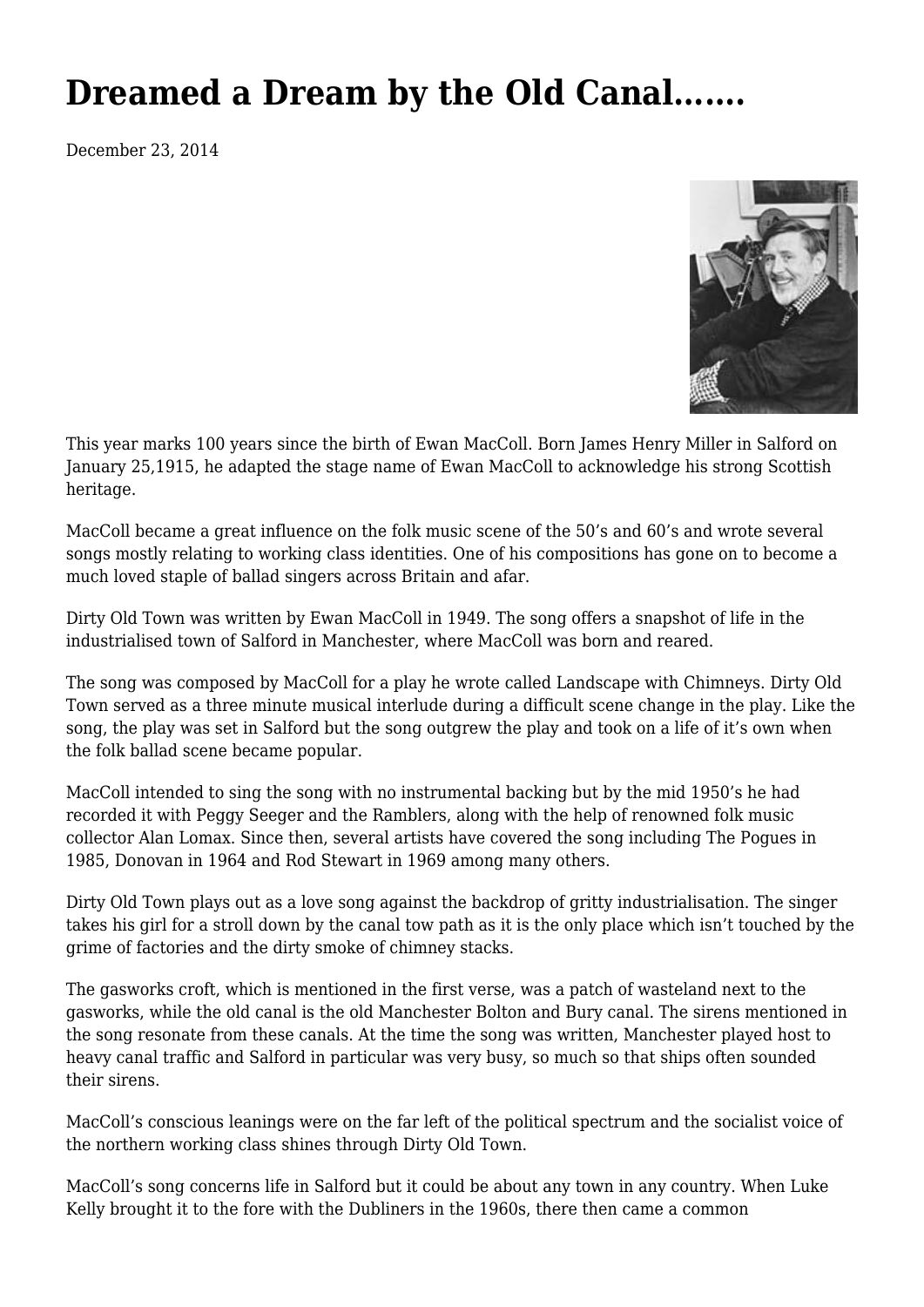misconception that the song was about Dublin! It's easy to make that mistake because Dirty Old Town is a simple yet powerful song which resonates with many across Britain, Ireland and further a field with it's tale of a working class life.

While many love songs in the folk ballad scene were set by riverbanks or meadows, Dirty Old Town is set in industrial reality, where courting is done beneath the shadow of tall chimney stacks instead of willow trees!

It's a song packed with the smell and sounds of a working class town, the narrator hears the sirens from the docks and smells the spring on the smoky wind, but there lies within the song a rebellious streak which is MacColl's voice sounding for the destruction of the town and the rebuilding of new one. The singer repeats the words of the title twice at the end of each verse, just to solidify the state of mind he is in when describing the place he calls home, which he sees as just a dirty old town.

 While MacColl wrote so poetically about how the smoke from the steam set the night on fire and how he could smell the spring on the smoky wind, he reserved the last verse for a tint of regret for living in such a town, he wants to cut it down like an old dead tree.

The song reflects MacColl's love-hate attitude with the working class realities of Salford. He composed a song full of contrasting feelings, even the title, Dirty Old Town, denotes disgust in the narrator.

Some controversy did arise from the song. 'Smelled the smoke on the Salford wind' was an original line in Dirty Old Town but, members of Salford council were displeased and even asked MacColl to change the lyrics. The line was subsequently changed to 'smelled the spring on the smoky wind' but for many who later recorded the song, they stayed true to the original lyrics because it painted a perfect portrait of the realities of Salford in 1949.

The song is an ideal snapshot of life in a town built on industry but the Salford of today is a far cry from the one Ewan MacColl wrote about in 1949.

The gasworks have since been demolished and the factory walls where the singer courts his girl are now sites full of expensive apartments while the steam trains that set the night on fire are now electric trams.

The song remains a simple one with a strong working class voice, and in recent years urban renewal in Salford has brushed away some of that grit that drench through Dirty Old Town, but as long as the song lives on so too does the smoky romanticism of towns such as Salford and beyond.

I met my love by the gas works croft,

Dreamed a dream by the old canal,

I kissed my girl by the factory wall,

Dirty old town, dirty old town.

Clouds are drifting across the moon,

Cats are prowling on their beat,